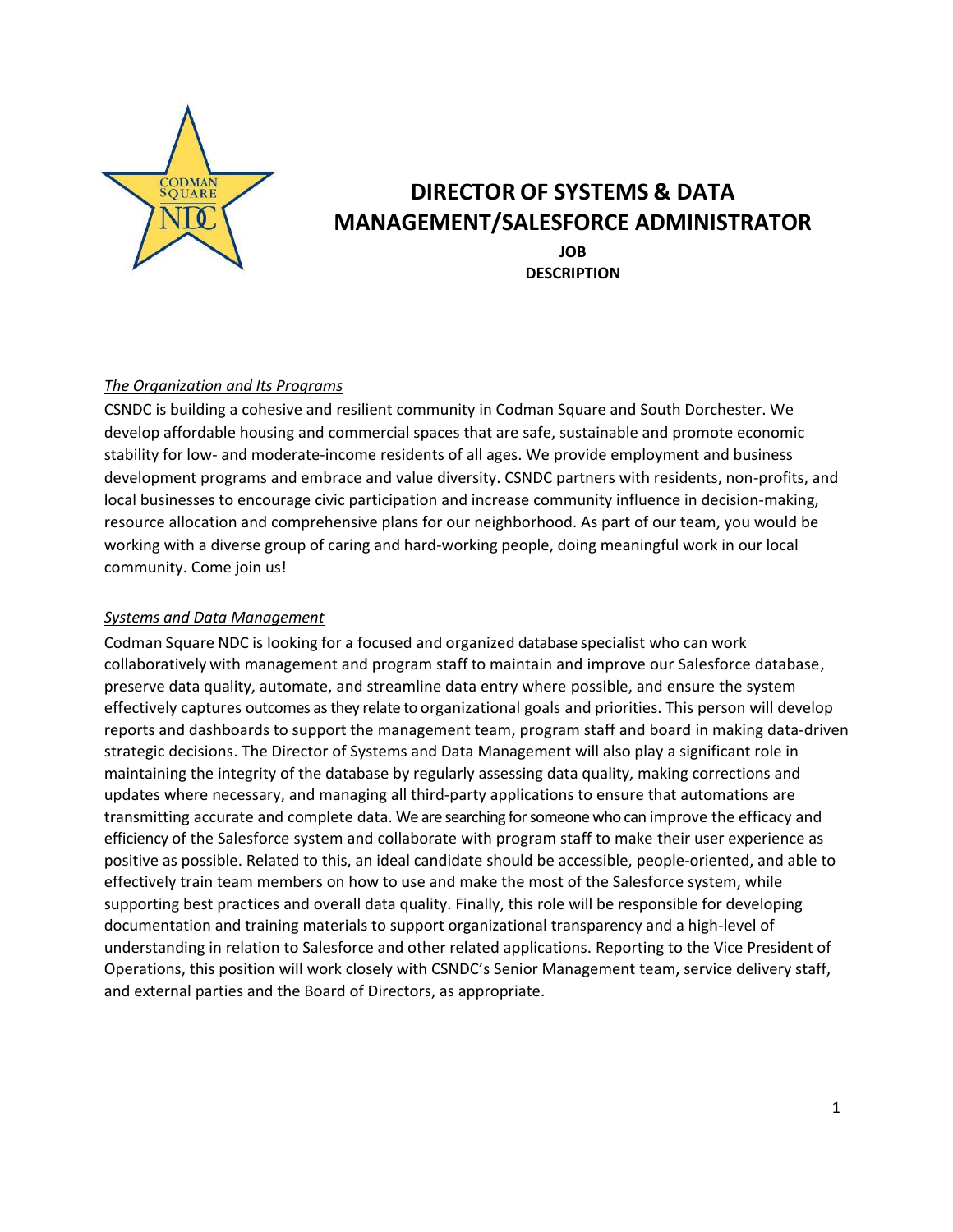### **Responsibilities and Duties**:

## *Data and Database Management:*

- Work closely with management, program staff and other stakeholders to determine what data needs to be tracked, how often, and the best architecture to maintain system integrity and produce the desired end-results. Ensure the system and its entire dataset complies with all legal requirements and funder obligations.
- Identify, install, and evaluate database management systems and software in order to determine the most efficient and viable way to organize, store, track, and report data.
- Model, design and implement user friendly automated databases, working with end users to find out what information they need to track the periodicity of tracking and the segregation and aggregation requirements of data (e.g., how frequently, what categories they need to split it by and what would make it easy to use, etc.).
- Develop onboarding orientations and regular trainings for staff and other end users.
- Monitor and troubleshoot the Salesforce instance and all related/integrated third-party applications to ensure proper system performance.
- Install updates, security patches, and make necessary changes in a timely manner to ensure the system's security, integrity, and compatibility with other platforms.
- Determine staff needs, and other roles and responsibilities as it relates to system maintenance, data quality and compliance.
- Maintain regular data backup files and other necessary redundancies to ensure business continuity.

# **Systems Development:**

- Collaborate with Senior Managers and staff to identify and remove barriers that hinder efficient data entry and disrupt the overall end-user experience. Layouts, menus, profiles, reports, dashboards, and other user interfaces should be designed to minimize the time program staff spend on data entry, so they can focus on program operations as much as possible.
- Take the lead in coordinating, completing, and submitting key regular agency reports in a timely and effective manner. This includes reporting related to and tracking and evaluating the organization's overall operating goals.
- Determine development priorities and technology infrastructure needs to properly maintain and improve the system, and effectively communicate these needs to other decision-makers.
- Review contracts to determine how contractual requirements relate to development of the overall database system and implement changes to the system to ensure compliance.
- Continuously engage key stakeholders in developing and refining technology-related policies and procedures that maintain or improve the system's efficiency, effectiveness, security, and the overall user experience. Also, support CSNDC and all stakeholders in understanding and implementing those policies and procedures.